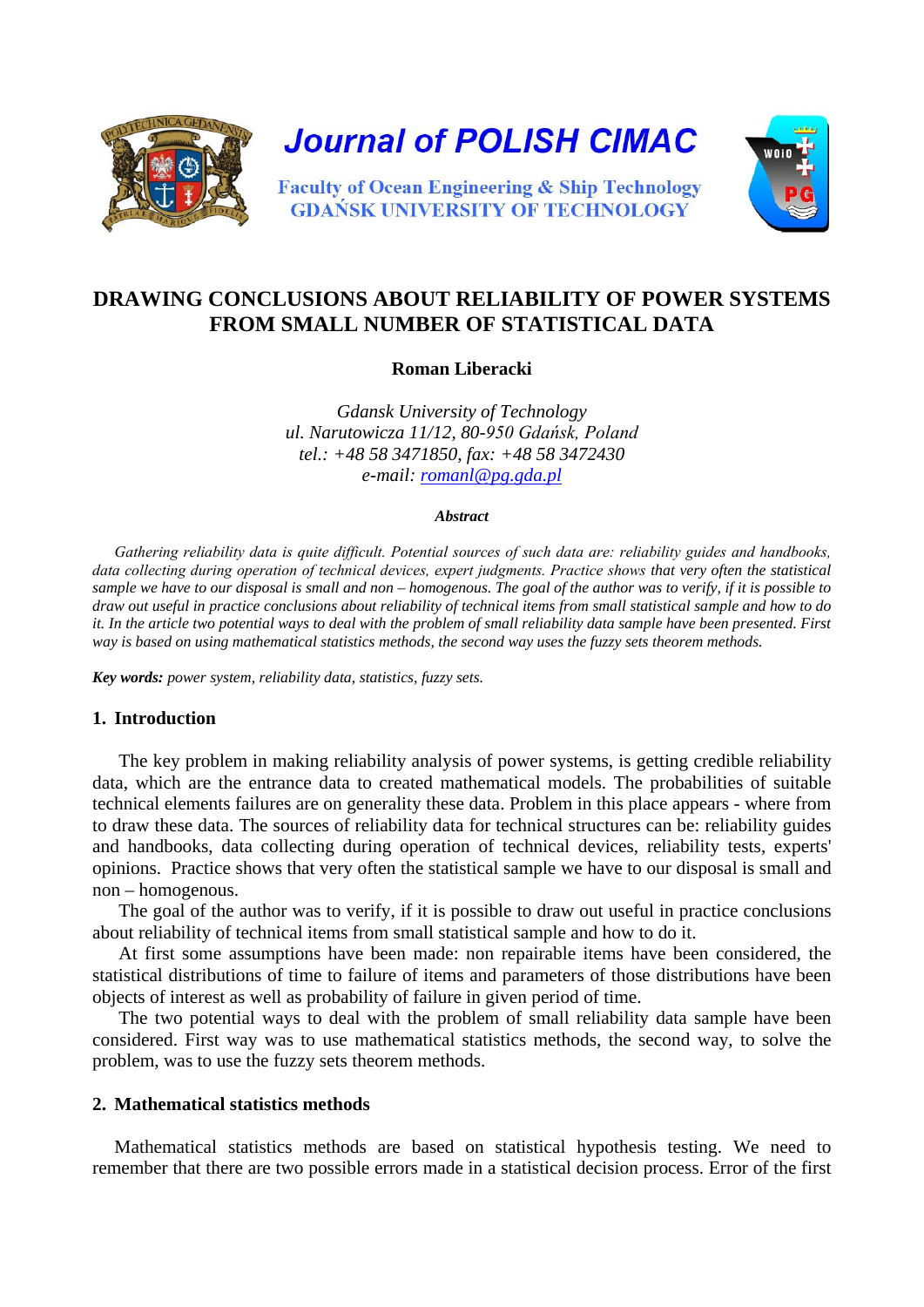kind known as an  $\alpha$  error – which is the error of rejecting a hypothesis when it is actually true. Error of the second kind known as a  $\beta$  error – which is the error of failing to reject a hypothesis when it is in fact false.

In practical applications it is very hard to determine the probability value  $\beta$  of the error of the second kind. When the statistical sample is small and non – homogenous it is just impossible. That is why our care is focused only on the error of the first kind. In advance we impose the probability value of the error α, which in reliability analysis applications is mostly equal 5 % and is called the level of significance.

First of all we have to state the relevant hypotheses to be tested. Than we carry out the test of significance to reject our hypothesis, or to say that there is no reason to reject the hypothesis. The very important thing is to remember that we cannot say the hypothesis is true, in the best case we can only establish that there is no reason to reject the hypothesis.

### **2.1. Overview of parametric statistics models**

Three typical models, described in handbooks [2, 3], have been studied to answer a question: if it is possible to draw out useful in practice conclusions about reliability of technical items from small statistical sample using those models.

### Model 1

Let's make an assumption that our statistical parameter is time to failure of an item. The time to failure has the normal distribution N (μ, σ) with the mean value μ and the standard deviation σ. Moreover the standard deviation value is known for the population of such items.

The hypothesis about the mean value (H<sub>0</sub>:  $\mu = \mu_0$ ) is tested against the alternative Hypothesis H<sub>a</sub>  $(\mu \neq \mu_0)$  with the significance level of a test  $\alpha$ .

We can see at once, that such model is not useful for drowing conclusions about reliability of technical items if the standard deviatin value σ for population is not known. At our considerations the  $\sigma$  value is not known, so the model 1 is useles.

#### Model 2

Let's make an assumption that our statistical parameter is time to failure of an item. The time to failure has the normal distribution N (μ, σ) with the mean value μ and the standard deviation σ. Moreover both: the mean value  $\mu$  and the standard deviation value  $\sigma$  are not known for the population of such items. The hypothesis about the mean value (H<sub>0</sub>:  $\mu = \mu_0$ ) is tested against the alternative Hypothesis H<sub>a</sub> ( $\mu \neq \mu_0$ ) with the significance level of a test  $\alpha$ .

To verify the hypothesis  $H_0$  in such case, we can use the hypothesis testing model based on the Student's t distribution. The  $\sigma$  value is estimate than from the sample we have in our disposal.

The model can be useful for us on one condition: we have to be convinced, that the time to failure of technical items has a normal distribution.

## Model 3

Let's make an assumption that our statistical parameter is time to failure of an item. The time to failure has the unfounded statistical distribution with the mean value  $\mu$  and the standard deviation σ. Both parameters μ and σ are not known. The hypothesis about the mean value (H<sub>0</sub>: μ =  $\mu$ <sub>0</sub>) is tested against the alternative Hypothesis H<sub>a</sub> ( $\mu \neq \mu_0$ ) with the significance level of a test  $\alpha$ . To verify the hypothesis  $H_0$  in such case, we can use the hypothesis testing model based on the zero – one standarised normal distribution  $N(0,1)$ . The  $\mu$  and  $\sigma$  values are estimate from the sample we have in our disposal.

The model can be used only when we have at our disposal a large statistical sample number. The large sample number means at least 30 observations [2] . Some authors say 100 or more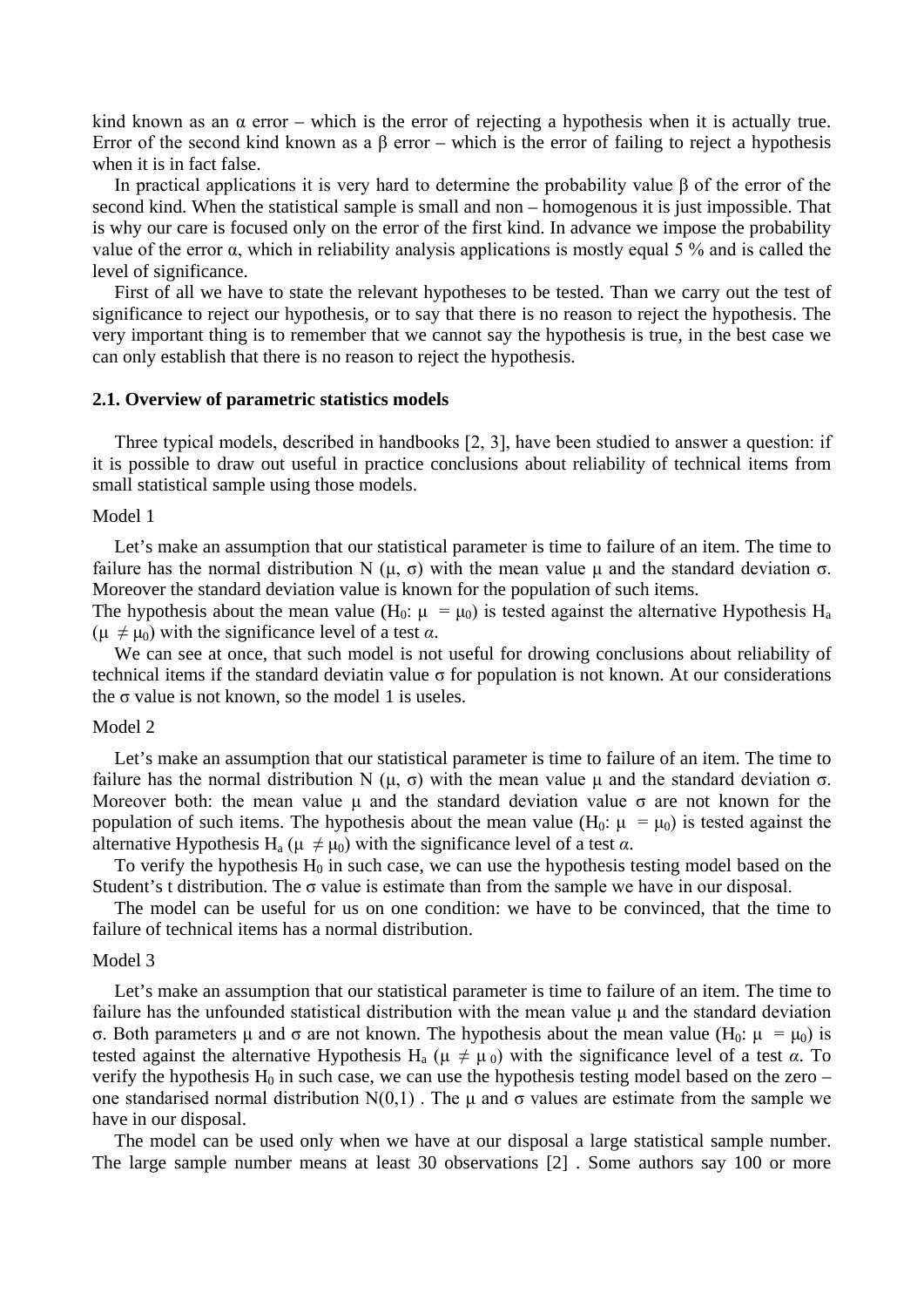observations [3]. Using this model we can estimate the mean value and standard deviation of time to failure of item but we cannot to find out the time to failure distribution density function shape.

Similarly, like it was done in the above models for the mean value, we can also make statistical significance tests, using the above models, for the standard deviation values. However there are some conditions to choose the model [2]:

When we have the normal distribution N  $(\mu, \sigma)$  of time to failure,  $\mu$  and  $\sigma$  values are not known and sample number  $n \le 50$  then we choose model 1.

When we have the normal distribution N  $(\mu, \sigma)$  of time to failure,  $\mu$  and  $\sigma$  values are not known and sample number  $n > 50$  than we choose model 2.

When we have the normal distribution N (μ, σ) of time to failure, μ and σ values not known and sample number  $n \leq 50$  than we choose model 3.

It's worth to notice that we can use those three models for statistical significance tests only if we are convinced, that the time to failure of the item has normal distribution.

## **2.2. Overview of nonparametric statistics models**

Nonparametric hypothesis testing models are used when we do not know the random variable probability density function shape as well as parameters of the function. We have face to such situation very often in reliability analysis. However using data set, we have in our disposal, we are able to build a histogram of time to failure (which is our random variable) first, and then make density estimation based on the data to evaluate theoretical probability density function of time to failure.

Statistical hypothesis testing in this case let us only to find out how much our theoretical model (theoretical density function) is adequate to our data distribution in the sample we have. Unfortunately, we never can be sure the model will be adequate to whole population of technical items being the object of our interest.

The most popular nonparametric tests in statistics are: the Pearson's chi - square test and the Kolmogorov – Smirnov test, in that case used as a nonparametric tests of equality of onedimensional probability distributions used to compare a sample with a reference probability distribution.

The most suitable, to solve the problem given in this article, seems to be the Kolmogorov – Smirnov test. The Pearson's chi - square test needs a large sample (at least 100 items). For the Kolmogorov – Smirnov test a much smaller sample will be enough. Of course the test is adequate for different density functions of the random variable. Moreover the Kolmogorov–Smirnov test is the only test usually used to test whether a given distribution function  $F(x)$  is the underlying probability distribution of  $F_n(x)$ , the procedure may be inverted to give confidence limits on  $F(x)$ itself. If one chooses a critical value of the test statistic  $D_\alpha$  such that  $P(D_n > D_\alpha) = \alpha$ , then a band of width  $\pm D_\alpha$  around  $F_n(x)$  will entirely contain  $F(x)$  with probability  $1 - \alpha$  [4].

The last feature is very important in reliability analysis, because if the random variable is time to failure of the item, then the density function is just the unreliability function. So we are able not only to estimate the unreliability function but also to find the confidence limits for estimated unreliability function.

If the density function of time to failure of technical items is normal, then we can replace the Kolmogorov – Smirnov test by the Lilliefors test (sample size  $n \le 500$ ) or the Shapiro Wilk test (sample size  $n > 30$ ) or Anderson - Darling test. The last test is more powerful [4].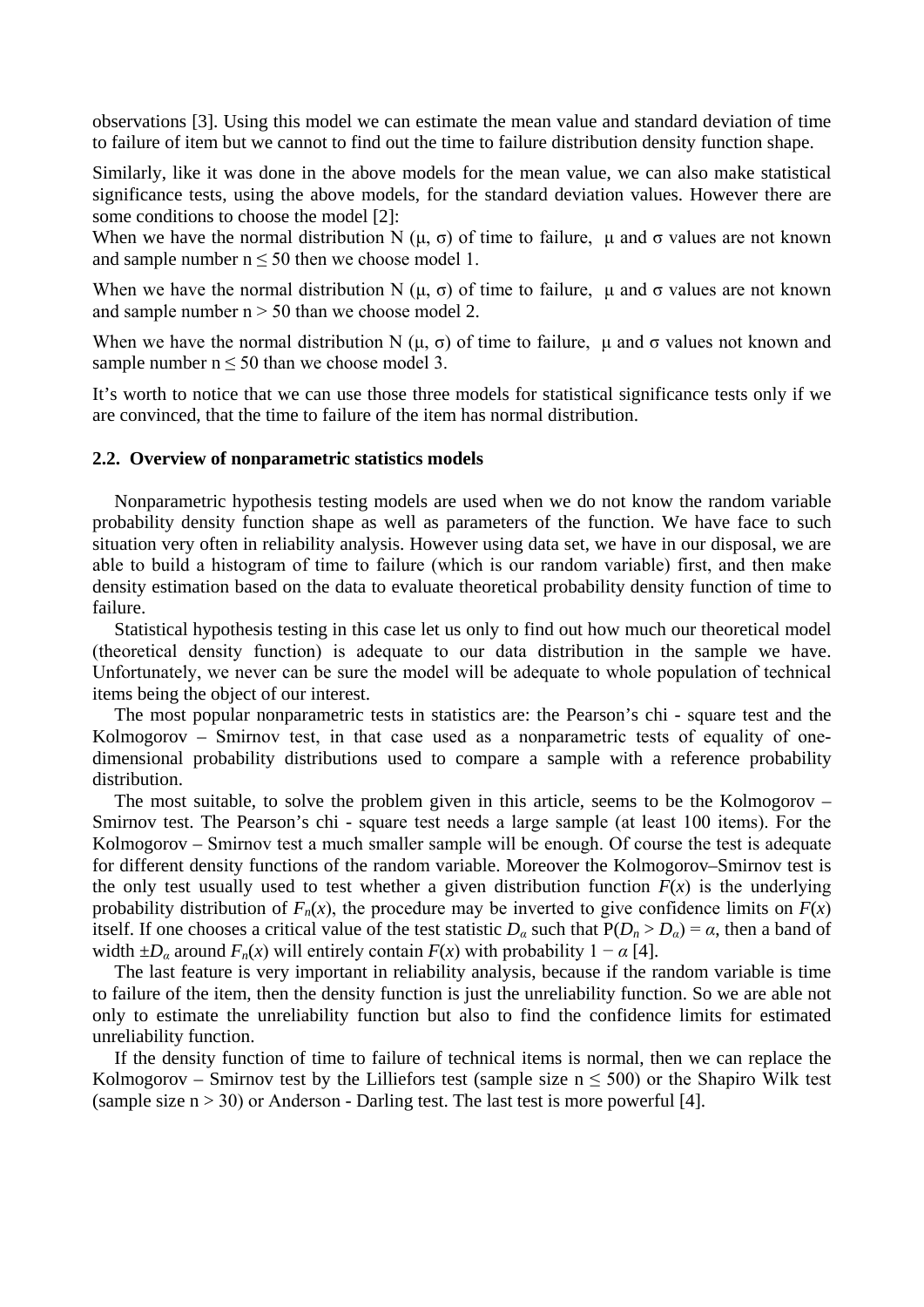# **3. Methods based on fuzzy logic**

At the beginning let's make an assumption, that we have no statistical data of time to failure of technical items. The only way to collect needed reliability data is to use experts judgments. It is very difficult for experts to give answers in the form of numerical values, for example: the time to failure of the item is 5000 hours or the failure probability per year is 0,003. Much easier is to ask them using linguistic values. The problem arise - how to converse the linguistic values into numerical values. The fuzzy logic can be helpful to deal with the problem.

Assume that the object of our interest is the probability of failure of technical item during one year period of time. The idea of the author is to test the truthfulness of the sentence given in such form: "The item will fail in the one year period of time". Experts give their opinions shown in Tab. 1.

| <b>Tested sentence:</b>                            | <b>Possible experts opinions:</b> |
|----------------------------------------------------|-----------------------------------|
| The item will fail during one year period of time. | (1) Sentence is absolutely truth. |
|                                                    | (2) Sentence is very truth.       |
|                                                    | (3) Sentence is truth.            |
|                                                    | (4) Sentence is rather truth.     |
|                                                    | (5) Sentence is truth or false.   |
|                                                    | (6) Sentence is rather false.     |
|                                                    | (7) Sentence is false.            |
|                                                    | (8) Sentence is very false.       |
|                                                    | (9) Sentence is absolutely false. |

*Tab. 1. An example of using expert opinions in reliability analysis of technical items*

Now we can transform expert opinions into fuzzy numbers according to so called "standard degrees of truth" proposed by Baldwin in [1] with the membership functions  $\mu(v)$  given in Fig. 1.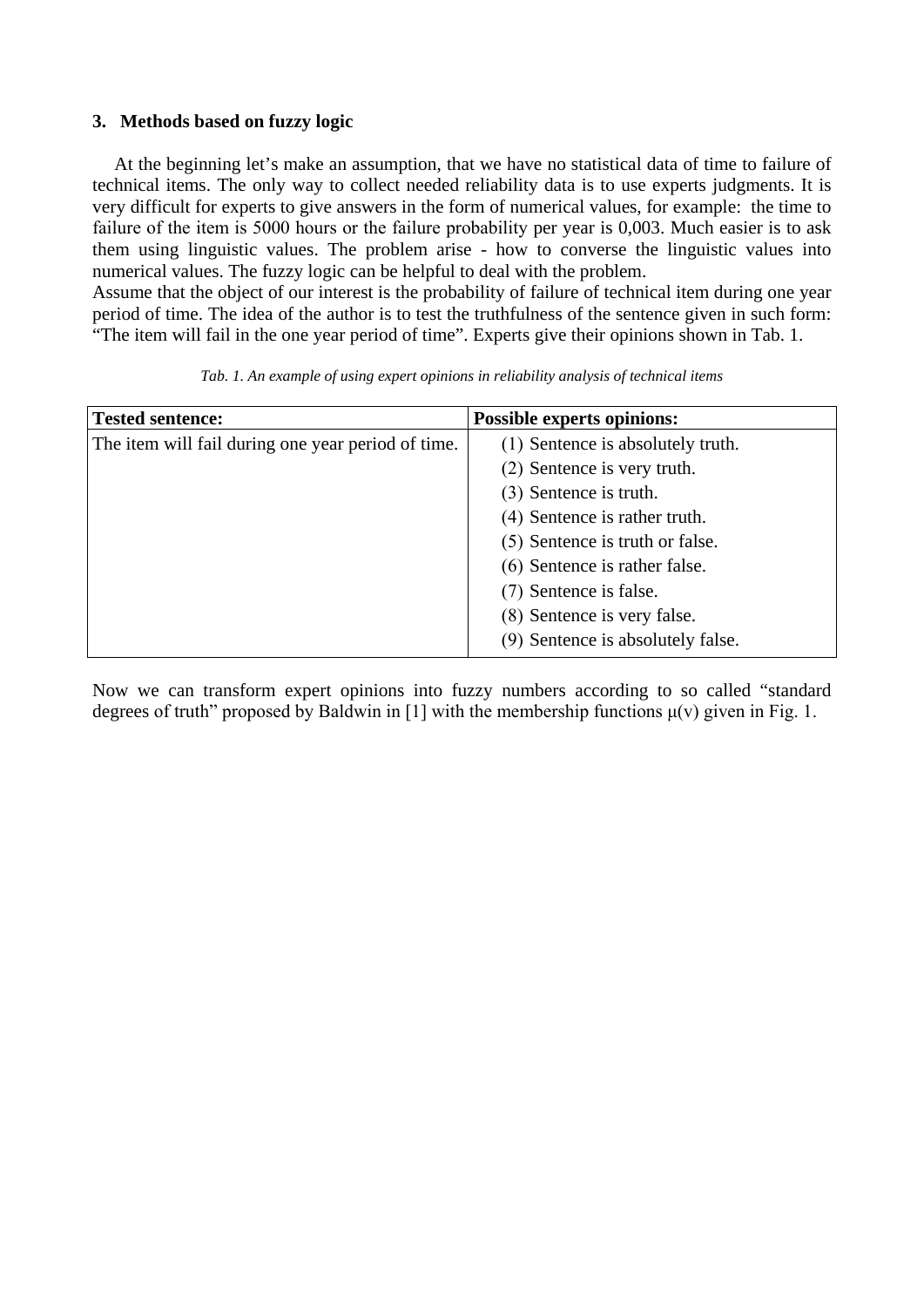

*Fig. 1. Standard degrees of truth by Baldwin given as the fuzzy numbers*

As the result we receive unreliability value F, for given period of time, as a fuzzy number. For instance:





*Unreliability of item for given period of time is equal "about 1".*

*Unreliability of item for given period of time is "very close to 1".*

*Fig. 2. Examples of unreliability values given in the form of fuzzy numbers*

Fuzzy logic is a very good tool when we have in our disposal very imprecise data. In contrast with binary logic, where the truth has only two values  $(1 - true, 0 - false)$  fuzzy logic variables of truth may vary form 0 to 1. It gives us possibility to deal with reasoning that is approximate rather than precise. And such situation is very typical in reliability analysis of technical system.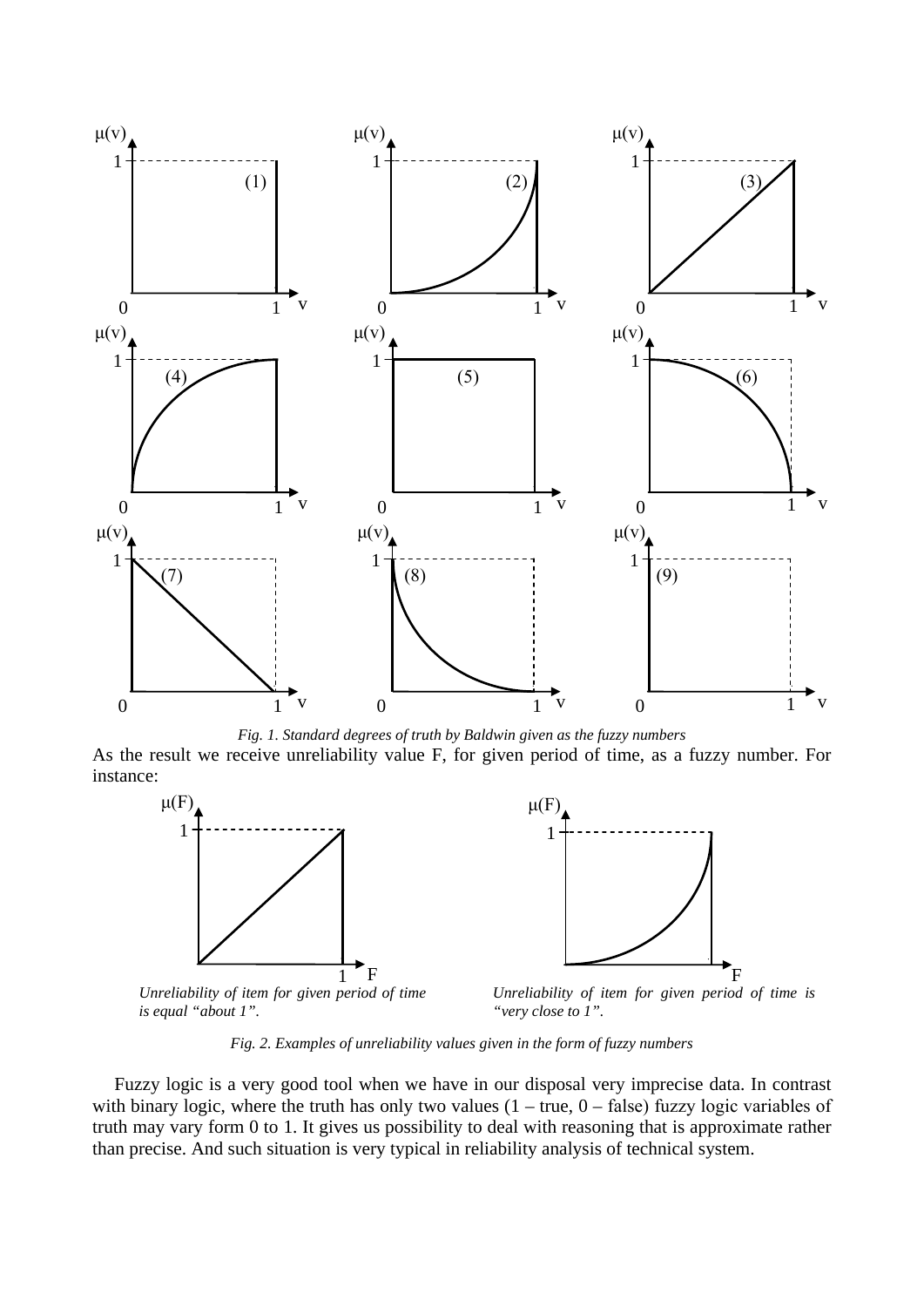Another interesting way to solve the problem of reliability data evaluation, in author's opinion, seems to be the possibility theory. The main idea of possibility theory is to replace probability measure with possibility measure and necessity measure.

If we are not able to evaluate probability value of item failure, we can try to evaluate the possibility measure and necessity measure – what is much easier. Let assume A – is event of item failure. Between probability, possibility and necessity measure there is relationship given below [1]:

$$
N(A) \le P(A) \le \Pi(A) \tag{1}
$$

where:

 $N(A)$  – necessity measure of event A,

 $P(A)$  – probability measure of event A.

 $\Pi(A)$  – possibility measure of event A.

Now let's try to illustrate usage of the possibility and necessity measure in reliability analysis on example. Given: A – event of the item failure during one year period of time and 5 statistical data in form of time to failure of five items (a, b, c, d, e) presented in Fig. 3.



 $t_0 - t_1$  – one year period of time,

 $t_0 - t_a$  – time to failure of item a,

 $t_0 - t_b$  – time to failure of item b,

 $t_0 - t_c$  – time to failure of item c,  $t_0 - t_d$  – time to failure of item d,

 $t_0 - t_e$  – time to failure of item e,

*Fig. 3. Time to failure of items*

Given the above set of data we can evaluate: Possibility measure of event A:  $\Pi(A) = 1$ , Necessity measure of event A:  $N(A) = 3/5 = 0.6$ .

So we can give a statement 1: Probability of item failure during one year period of time can range between  $(0.6; 1)$ .

Imagine now that we have a new information about another (f) item time to failure.

First situation: the time to failure of a new item is less then one year – then a new necessity measure is  $N'(A) = 4/6 = 0.67$  so we have a new statement 2: Probability of item failure during one year period of time can range between (0,67 ; 1). Conclusion: statement 2 is not contradicted to statement 1. Statement 1 is still truth.

Second situation: the time to failure of a new item is more then one year – then a new necessity measure is N''(A) =  $3/6 = 0.5$  so we have a new statement 3: Probability of item failure during one year period of time can range between (0,5 ; 1). Conclusion: statement 3 is contradicted to statement 1. Statement 1 is not truth, but statement 1 is more pessimistic than statement 3 what is consistent with the rule of the worst case which is often used in reliability analysis. Statement 1 then is still worthy for us.